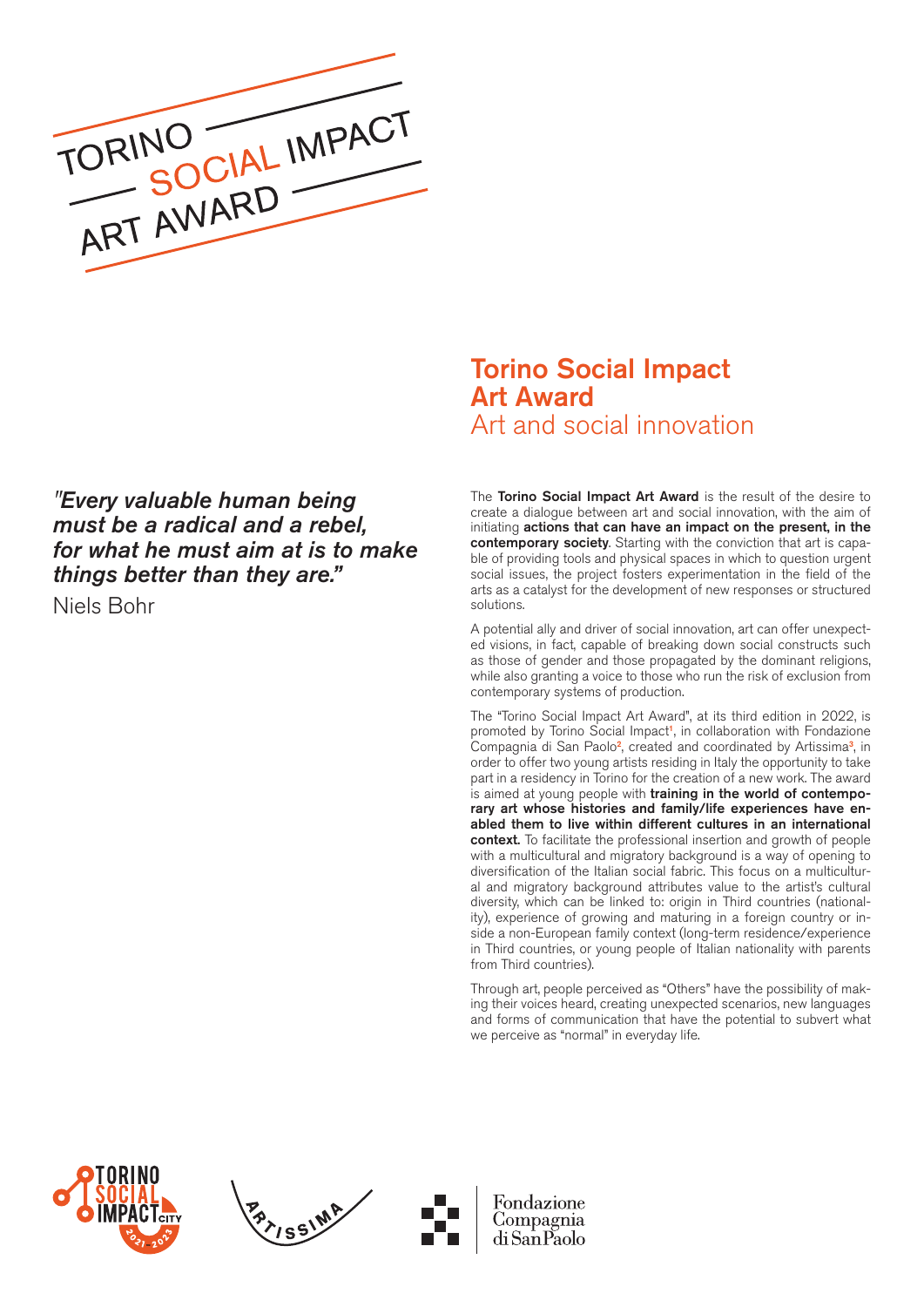

# The project

The project covers a thirty-day art residency for two emerging talents whose vision and background enable them to narrate the contemporary society of Torino in a transverse way, as emblematic of a country in a phase of transformation.

Selected through a call issued to the main Academies of Fine Arts and Universities in Italy, they will have the possibility of living in and discovering the city of Torino, investigating it through a photographic work or a video work that will later be shown Artissima 2022 (3/6 November 2022) and/or in institutional contexts.

The guidelines for 2022, titled *Rebellions and rebirths: the creative potential of confrontation*, calls for reflection on the theme of social conflict in its various manifestations and latent forms: a tangible, concrete phenomenon that has always relied on art as a peaceful means of expression with a strong potential for protest at the same time. Challenge and dissent can become a generative and creative tool is the confrontation does not take the form of destructive attitudes and behaviours, but is instead mediated with the aim of developing new visions and social transformations. Social conflict, in fact, besides shedding light on questions of social and spatial equity, can also generate new representations, ideas, exercises of negotiation and contamination, resistance and mutual aid, leading to the birth of innovative practices and original languages. Within the complexity of social interaction, art can only be an ally in this challenge of re-composition and regeneration.

The third edition of the "Torino Social Impact Art Award" concentrates on photographic and video production, and invites the artists to use this medium of expression, offering a contribution to the transformation of social perception of particularly urgent themes or life stories considered "distant".\*

At the start of the residency one full day of workshops is planned, with the aim of encouraging relationships and exchanges between the artists and the territory. An interactive-experiential itinerary will be organized to enable artists to get acquainted with the local context. The city can be crossed from one end to the other with the no. 4 tram line, famous in Torino for its route from the Mirafiori Sud district to the northern district of Falchera. The route will be interspersed with encounters and visits to significant locations, such as the Orti Generali or the Case dei Quartieri, which operate – often in a total break with their own past – to confirm a certain imaginary of the city based on values such as proximity, relations, networking, experiences of cooperation, mutual aid and respect for the environment.

The artists can rely on a tutoring service conducted by Matteo Mottin and Ramona Ponzini, founders of the art project Treti Galaxie<sup>4</sup>, who together with Artissima and Torino Social Impact will accompany the winners in the discovery of the city and its most significant cultural and social phenomena. The young talents will be guided through the production of the work and will be able to interact with the curators of the project and with a number of representatives of the Torino Social Impact network active in the territory, exploring the world of entrepreneurial initiative and social innovation.

The videos and photographs produced by the selected artists during the residency will be presented at Artissima 2022, disrupting the usual mechanisms of the art market through which artists are only seen at the fair if they are represented by a selected contemporary art gallery.

*\*In 2019 many artists have narrated the multi-ethnic story of contemporary society and its transformations in major solo exhibitions, including Walid Raad (1967, Lebanon) at the Stedelijk Museum in Amsterdam, and the Iraqi artist now residing in the United States Michael Rakowitz (1973) at Castello di Rivoli.*

# The Residency

"Torino Social Impact Art Award" will host the selected artists for a thirty-day residency (half board) at the hospitality partner Combo<sup>5</sup>, an innovative hospitality concept at Porta Palazzo, a historic and multicul-tural district in Torino.

The selected artists will receive a contribution for the production of the work (materials, equipment and other costs involved in the production of the video, including extras, post-production, etc.) and for the stay in Torino (including meals not covered by the half board arrangement, and transportation), of 3000 euros (subject to tax withholding).

#### Requirements and procedures of participation

The call, whose second edition is titled *Rebellions and rebirths: the creative potential of confrontation*, is aimed at young artists:

- who live in Italy, with a multicultural and migratory background, acknowledging the importance of the phenomenon of migration in the shaping of the future society;
- who attend or have attended Academies of Fine Art or Universities in Italy and\or abroad, or have presented their research and work in festivals or exhibitions in Italian or foreign institutions or galleries, and intend to develop their career path in the world of contemporary art;
- who are from 21 to 35 years of age;
- who are able to take part in the entire thirty-day residency programme in Torino (end of June - end of July 2022);
- who intend to create a work through moving images of photography.

The artists will be selected by the **Committee of "Torino Social Impact** Art Award" composed of Luigi Fassi, Director of Artissima, Mario Calderini, Politecnico di Milano and spokesperson of Torino Social Impact, Alberto Anfossi, Secretary General of the Fondazione Compagnia di San Paolo, Lorenzo Sassoli de Bianchi, President Fondazione ICA Milano, Ilda Curti, Rete Italiana di Cultura Popolare, Matteo Bergamini, editorial director of Exibart, Matteo Mottin and Ramona Ponzini, founders of the art project Treti Galaxie and tutors of the third edition of the award.

To take part, artists should send the following documentation to [segret](mailto:segreteria%40artissima.it?subject=)[eria@artissima.it](mailto:segreteria%40artissima.it?subject=) by 23 May 2022:

- curriculum vitae;
- portfolio in PDF format, maximum 15 pages (max. 10 MB);
- a letter (max. 2 pages) explaining why the residency in Torino can be important for the development of their work and research;
- a short text on the theme (max. 2 pages).

### Evaluation criteria

Application dossiers that do not comply with the stipulations of the call regarding admissible candidates and projects, or are lacking in complete and appropriate documentation, will not be taken into consideration. These applications will thus be excluded from the evaluation phase.

# In the evaluation of the projects, the following factors will be assessed:

- quality and originality of the research, methods and languages utilized;
- personal and critical vision of the artist in the presentation and development of reflections on the theme *Rebellions and rebirths: the creative potential of confrontation*;
- reasons for participating in the residency based on the development of the artist's work.

#### Results of the selection and procedure

After the conclusion of the evaluation and selection procedure, the chosen artists will be contacted by Artissima for confirmation of acceptance of the residency. The financial support of 3000 euros will be issued upon submission of receipt, in two instalments: on at the start of the residency, the other upon its completion.

## For more information please write to [segreteria@artissima.it](mailto:segreteria%40artissima.it?subject=)